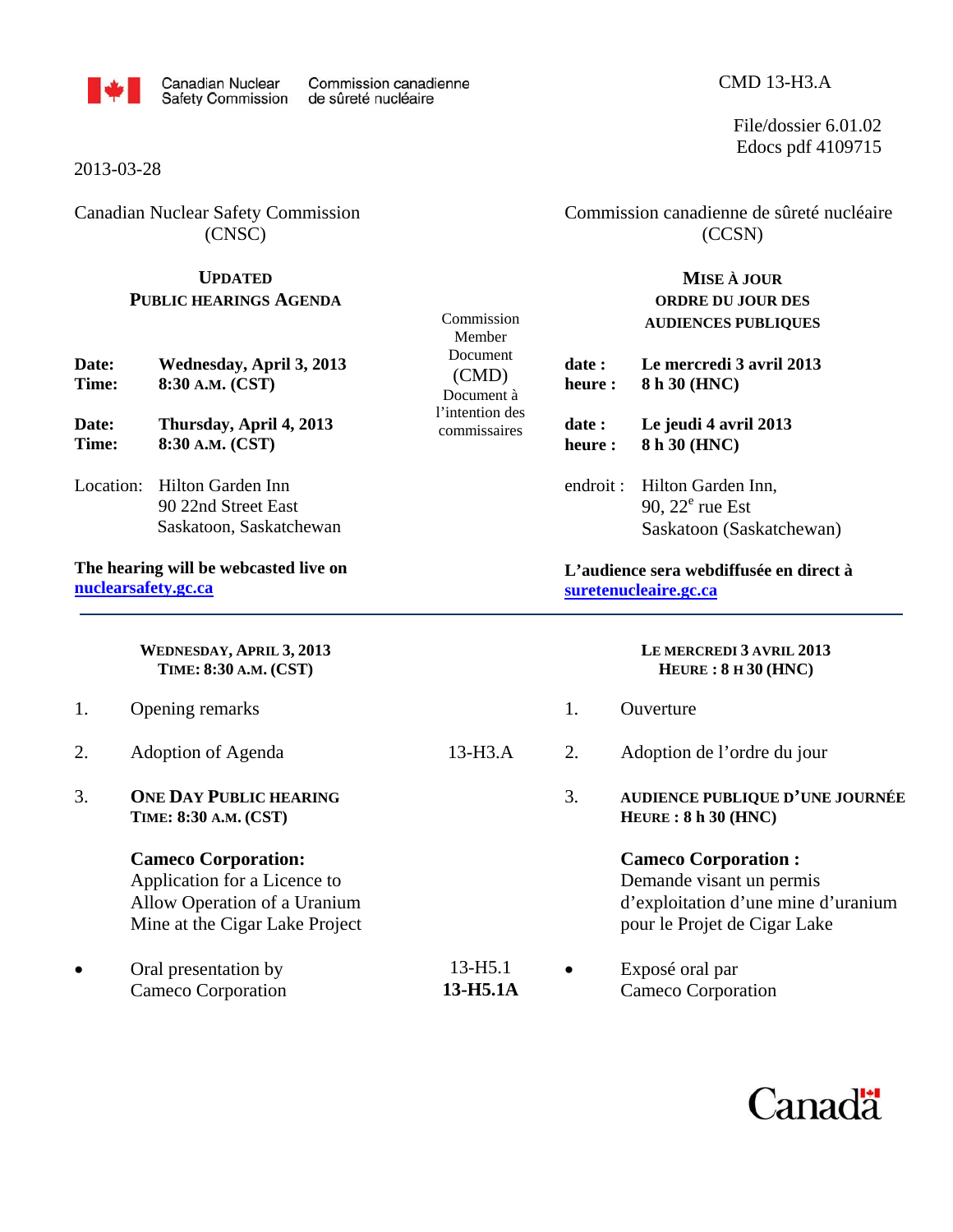| Oral presentation by<br><b>CNSC</b> staff                                                      | 13-H <sub>5</sub>               | Exposé oral par le<br>personnel de la CCSN                                            |
|------------------------------------------------------------------------------------------------|---------------------------------|---------------------------------------------------------------------------------------|
| Oral presentation by the<br>Kineepik Metis Local Inc. (#9)                                     | 13-H <sub>5.2</sub>             | Exposé oral par le<br>Kineepik Metis Local Inc. (#9)                                  |
| Oral presentation by the<br>Northern Saskatchewan<br><b>Environmental Quality</b><br>Committee | $13 - H5.3$                     | Exposé oral par le<br>Northern Saskatchewan<br><b>Environmental Quality Committee</b> |
| Oral presentation by the<br><b>Greater Saskatoon</b><br><b>Chamber of Commerce</b>             | 13-H <sub>5.4</sub>             | Exposé oral par la<br>Greater Saskatoon<br><b>Chamber of Commerce</b>                 |
| Oral presentation by the<br>Fond Du Lac<br><b>Denesuline First Nation</b>                      | 13-H5.10<br>13-H5.10A           | Exposé oral par la<br>Première Nation<br>Denesuline Fond Du Lac                       |
| Oral presentation by the<br><b>Canadian Nuclear Association</b>                                | 13-H <sub>5.5</sub>             | Exposé oral par<br>l'Association nucléaire canadienne                                 |
| Oral presentation by the<br><b>Prince Albert Grand Council</b>                                 | 13-H5.11                        | Exposé oral par le<br><b>Prince Albert Grand Council</b>                              |
| Oral presentation by<br><b>AREVA Resources Canada Inc.</b>                                     | 13-H <sub>5.6</sub><br>13-H5.6A | Exposé oral par<br><b>AREVA Resources Canada Inc.</b>                                 |
| Oral presentation by<br>Clarence Natomagan,<br>Sydon Consulting Inc.                           | 13-H <sub>5.7</sub>             | Exposé oral par<br>Clarence Natomagan,<br>Sydon Consulting Inc.                       |
| Oral presentation by the<br>Saskatchewan Mining Association                                    | 13-H5.12<br>13-H5.12A           | Exposé oral par la<br>Saskatchewan Mining Association                                 |
| Written submission from<br>the North Saskatoon<br><b>Business Association</b>                  | 13-H <sub>5.8</sub>             | Mémoire de la<br>North Saskatoon<br><b>Business Association</b>                       |
| Written submission from the<br>Athabasca Basin Development<br><b>Limited Partnership</b>       | 13-H5.9                         | Mémoire du<br>Athabasca Basin Development<br><b>Limited Partnership</b>               |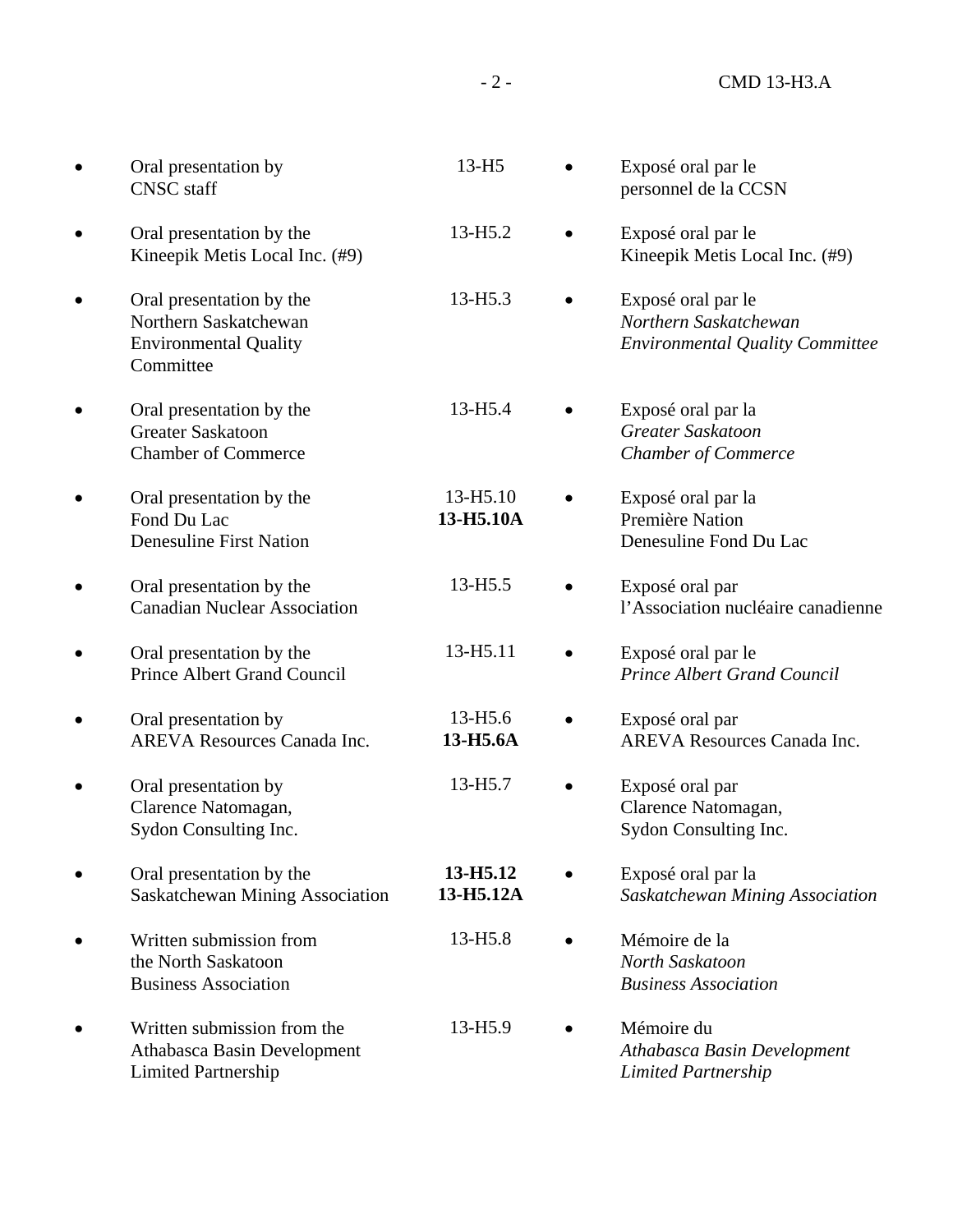| 4. | <b>ONE DAY PUBLIC HEARING</b><br>DATE: WEDNESDAY, APRIL 3, 2013<br>TIME: 6:00 P.M. (CST)                                 |                         | 4. | <b>AUDIENCE PUBLIQUE D'UNE JOURNÉE</b><br>DATE: LE MERCREDI 3 AVRIL 2013<br>HEURE: 18 h 00 (HNC)                                          |
|----|--------------------------------------------------------------------------------------------------------------------------|-------------------------|----|-------------------------------------------------------------------------------------------------------------------------------------------|
|    | <b>Cameco Corporation:</b><br>Application for the<br>Decommissioned Beaverlodge<br>Mine and Mill Site Licence<br>Renewal |                         |    | <b>Cameco Corporation:</b><br>Demande visant le renouvellement<br>du permis pour le site déclassé de<br>l'usine et de la mine Beaverlodge |
|    | Oral presentation by<br>Cameco Corporation                                                                               | $13 - H4.1$<br>13-H4.1A |    | Exposé oral par<br>Cameco Corporation                                                                                                     |
|    | Oral presentation by<br><b>CNSC</b> staff                                                                                | $13-H4$                 |    | Exposé oral par le<br>personnel de la CCSN                                                                                                |
|    | Oral presentation by the<br>Fond Du Lac<br><b>Denesuline First Nation</b>                                                | 13-H4.9<br>13-H4.9A     |    | Exposé oral par la<br>Première Nation<br>Denesuline Fond Du Lac                                                                           |
|    | Oral presentation by the<br>Saskatchewan Environmental<br>Society                                                        | 13-H4.6<br>13-H4.6A     |    | Exposé oral par la<br>Saskatchewan Environmental<br>Society                                                                               |

**Adjournment until 8:30 A.M. (CST), Thursday, April 4, 2013** 

 **Ajournement des travaux. La séance reprendra à 8 h 30 (NHC) le jeudi 4 avril 2013**